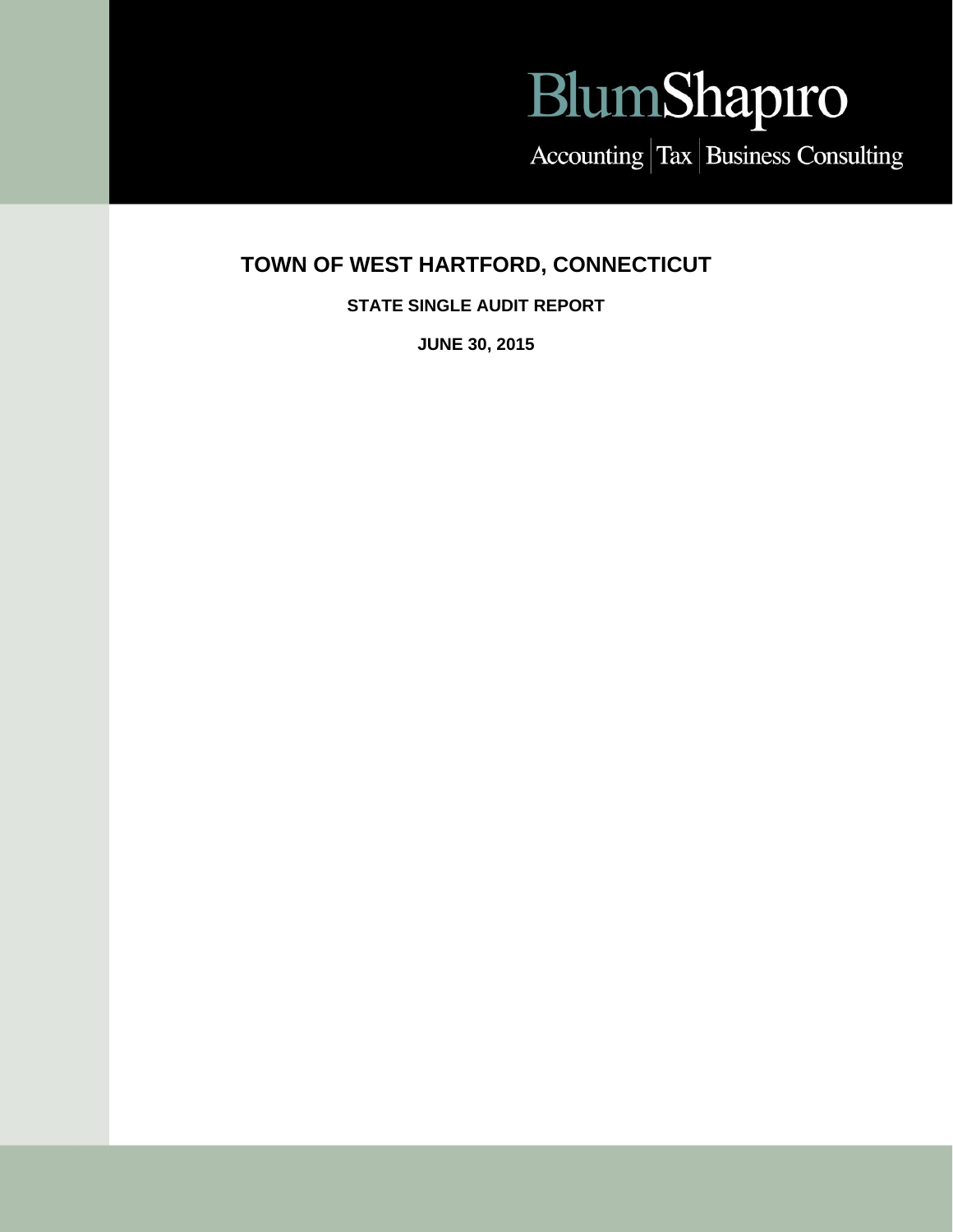#### **TOWN OF WEST HARTFORD, CONNECTICUT STATE SINGLE AUDIT REPORT JUNE 30, 2015 TABLE OF CONTENTS**

| Independent Auditors' Report on Compliance for Each Major State Program; Report on<br>Internal Control over Compliance; and Report on the Schedule of Expenditures of<br>State Financial Assistance Required by the State Single Audit Act | $1 - 3$  |
|--------------------------------------------------------------------------------------------------------------------------------------------------------------------------------------------------------------------------------------------|----------|
| Schedule of Expenditures of State Financial Assistance                                                                                                                                                                                     | $4 - 7$  |
| Notes to Schedule of Expenditures of State Financial Assistance                                                                                                                                                                            | 8        |
| Independent Auditors' Report on Internal Control over Financial Reporting and on<br>Compliance and Other Matters Based on an Audit of Financial Statements Performed<br>in Accordance with Government Auditing Standards                   | $9 - 10$ |
| Schedule of Findings and Questioned Costs                                                                                                                                                                                                  | 11       |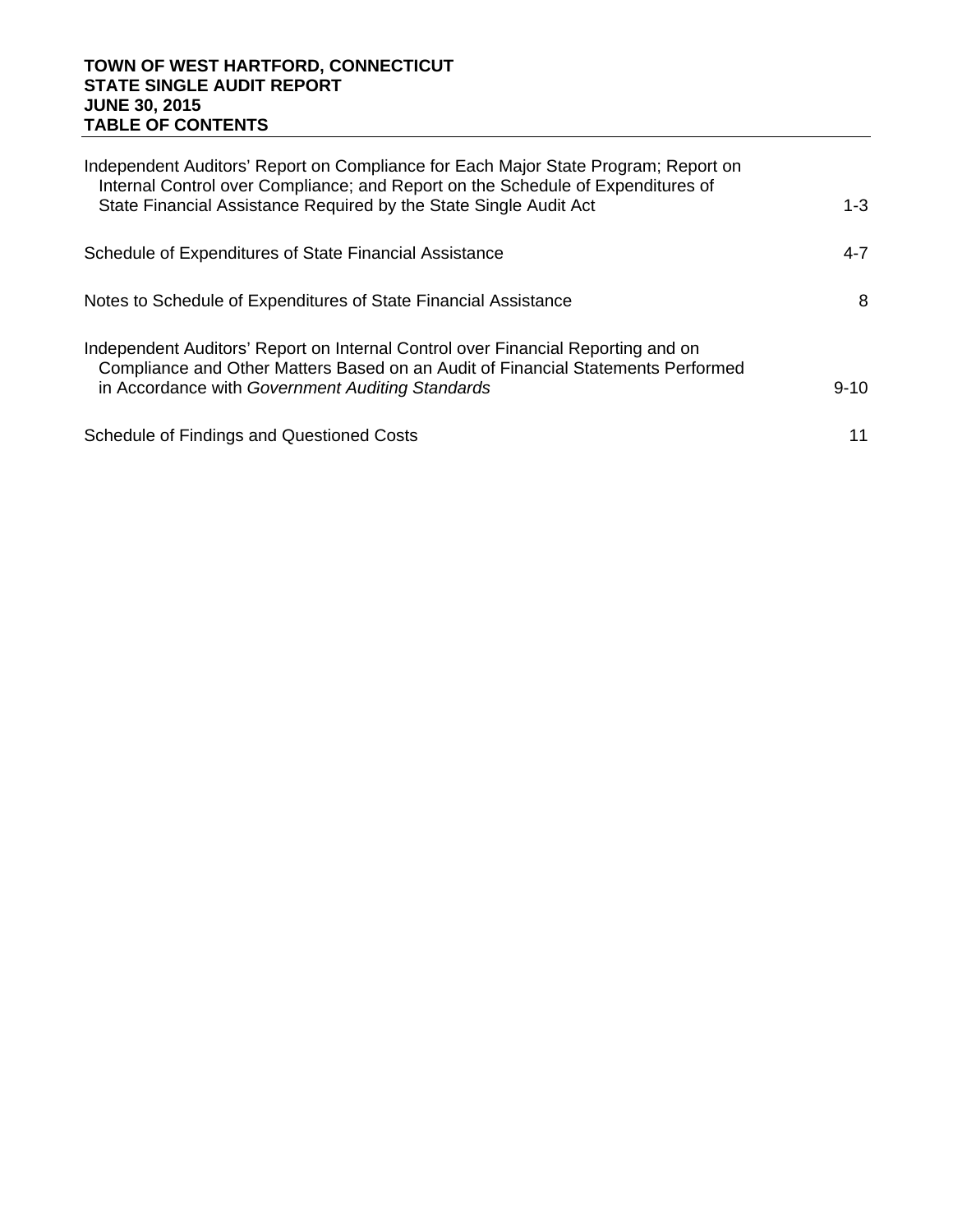

Accounting Tax Business Consulting

### **Independent Auditors' Report on Compliance for Each Major State Program; Report on Internal Control Over Compliance; and Report on the Schedule of Expenditures of State Financial Assistance Required by the State Single Audit Act**

To the Members of the Town Council Town of West Hartford, Connecticut

#### **Report on Compliance for Each Major State Program**

We have audited the Town of West Hartford, Connecticut's compliance with the types of compliance requirements described in the Office of Policy and Management's *Compliance Supplement* that could have a direct and material effect on each of the Town of West Hartford, Connecticut's major state programs for the year ended June 30, 2015. The Town of West Hartford, Connecticut's major state programs are identified in the summary of auditors' results section of the accompanying schedule of findings and questioned costs.

#### *Management's Responsibility*

Management is responsible for compliance with the requirements of laws, regulations, contracts and grants applicable to its state programs.

#### *Auditors' Responsibility*

Our responsibility is to express an opinion on compliance for each of the Town of West Hartford, Connecticut's major state programs based on our audit of the types of compliance requirements referred to above. We conducted our audit of compliance in accordance with auditing standards generally accepted in the United States of America; the standards applicable to financial audits contained in *Government Auditing Standards*, issued by the Comptroller General of the United States; and the State Single Audit Act (C.G.S. Sections 4-230 to 4-236). Those standards and the State Single Audit Act require that we plan and perform the audit to obtain reasonable assurance about whether noncompliance with the types of compliance requirements referred to above that could have a direct and material effect on a major state program occurred. An audit includes examining, on a test basis, evidence about the Town of West Hartford, Connecticut's compliance with those requirements and performing such other procedures as we considered necessary in the circumstances.

We believe that our audit provides a reasonable basis for our opinion on compliance for each major state program. However, our audit does not provide a legal determination of the Town of West Hartford, Connecticut's compliance.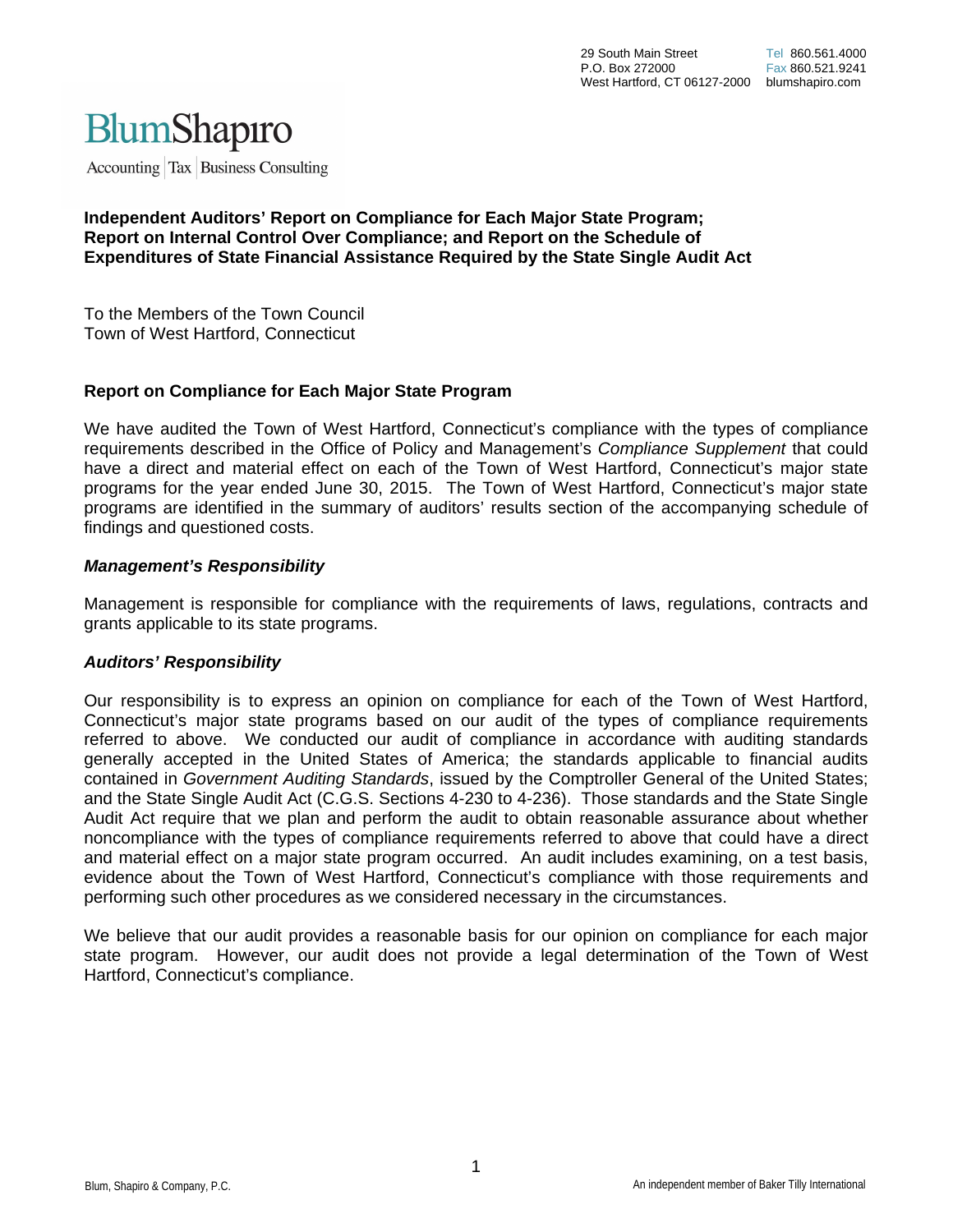# *Opinion on Each Major State Program*

In our opinion, the Town of West Hartford, Connecticut, complied, in all material respects, with the types of compliance requirements referred to above that could have a direct and material effect on each of its major state programs for the year ended June 30, 2015.

#### *Report on Internal Control over Compliance*

Management of the Town of West Hartford, Connecticut, is responsible for establishing and maintaining effective internal control over compliance with the types of compliance requirements referred to above. In planning and performing our audit of compliance, we considered the Town of West Hartford, Connecticut's internal control over compliance with the types of requirements that could have a direct and material effect on each major state program to determine the auditing procedures that are appropriate in the circumstances for the purpose of expressing an opinion on compliance for each major state program and to test and report on internal control over compliance in accordance with the State Single Audit Act, but not for the purpose of expressing an opinion on the effectiveness of internal control over compliance. Accordingly, we do not express an opinion on the effectiveness of the Town of West Hartford, Connecticut's internal control over compliance.

A deficiency in internal control over compliance exists when the design or operation of a control over compliance does not allow management or employees, in the normal course of performing their assigned functions, to prevent, or detect and correct, noncompliance with a type of compliance requirement of a state program on a timely basis. A material weakness in internal control over compliance is a deficiency, or combination of deficiencies, in internal control over compliance such that there is a reasonable possibility that material noncompliance with a type of compliance requirement of a state program will not be prevented, or detected and corrected, on a timely basis. A significant deficiency in internal control over compliance is a deficiency, or combination of deficiencies, in internal control over compliance with a type of compliance requirement of a state program that is less severe than a material weakness in internal control over compliance, yet important enough to merit attention by those charged with governance.

Our consideration of internal control over compliance was for the limited purpose described in the first paragraph of this section and was not designed to identify all deficiencies in internal control over compliance that might be material weaknesses or significant deficiencies. We did not identify any deficiencies in internal control over compliance that we consider to be material weaknesses. However, material weaknesses may exist that have not been identified.

The purpose of this report on internal control over compliance is solely to describe the scope of our testing of internal control over compliance and the results of that testing based on the requirements of the State Single Audit Act. Accordingly, this report is not suitable for any other purpose.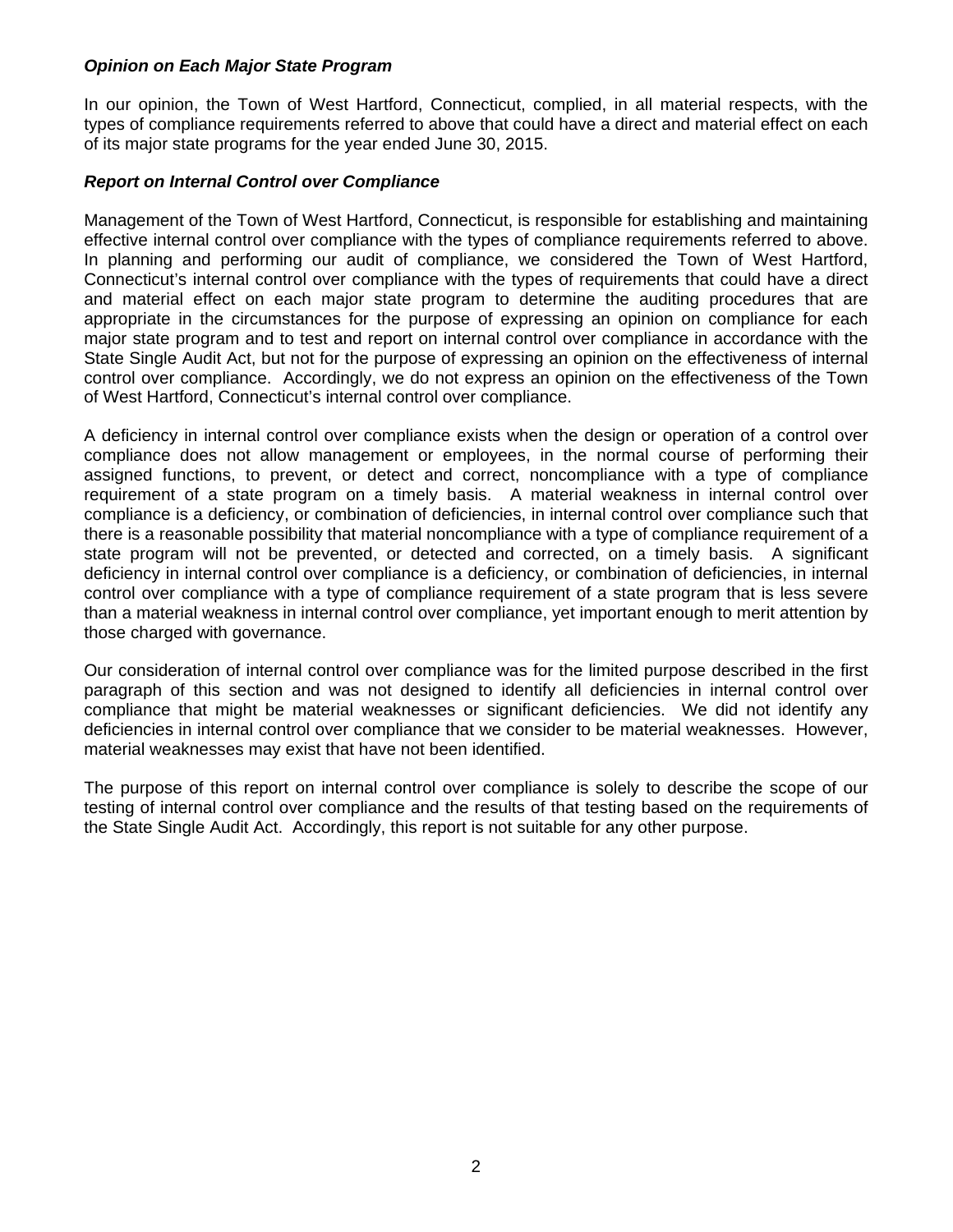#### **Report on Schedule of Expenditures of State Financial Assistance Required by the State Single Audit Act**

We have audited the financial statements of the governmental activities, the business-type activities, the discretely presented component unit, each major fund and the aggregate remaining fund information of the Town of West Hartford, Connecticut, as of and for the year ended June 30, 2015, and the related notes to the financial statements, which collectively comprise the Town of West Hartford, Connecticut's basic financial statements. We issued our report thereon dated December 11, 2015, which contained unmodified opinions on those financial statements. Our audit was conducted for the purpose of forming opinions on the financial statements that collectively comprise the basic financial statements. The accompanying schedule of expenditures of state financial assistance is presented for purposes of additional analysis as required by the State Single Audit Act and is not a required part of the basic financial statements. Such information is the responsibility of management and was derived from and relates directly to the underlying accounting and other records used to prepare the basic financial statements. The information has been subjected to the auditing procedures applied in the audit of the financial statements and certain additional procedures, including comparing and reconciling such information directly to the underlying accounting and other records used to prepare the basic financial statements or to the basic financial statements themselves, and other additional procedures in accordance with auditing standards generally accepted in the United States of America. In our opinion, the schedule of expenditures of state financial assistance is fairly stated in all material respects in relation to the basic financial statements as a whole.

Blum, Shapino & Company, P.C.

West Hartford, Connecticut December 11, 2015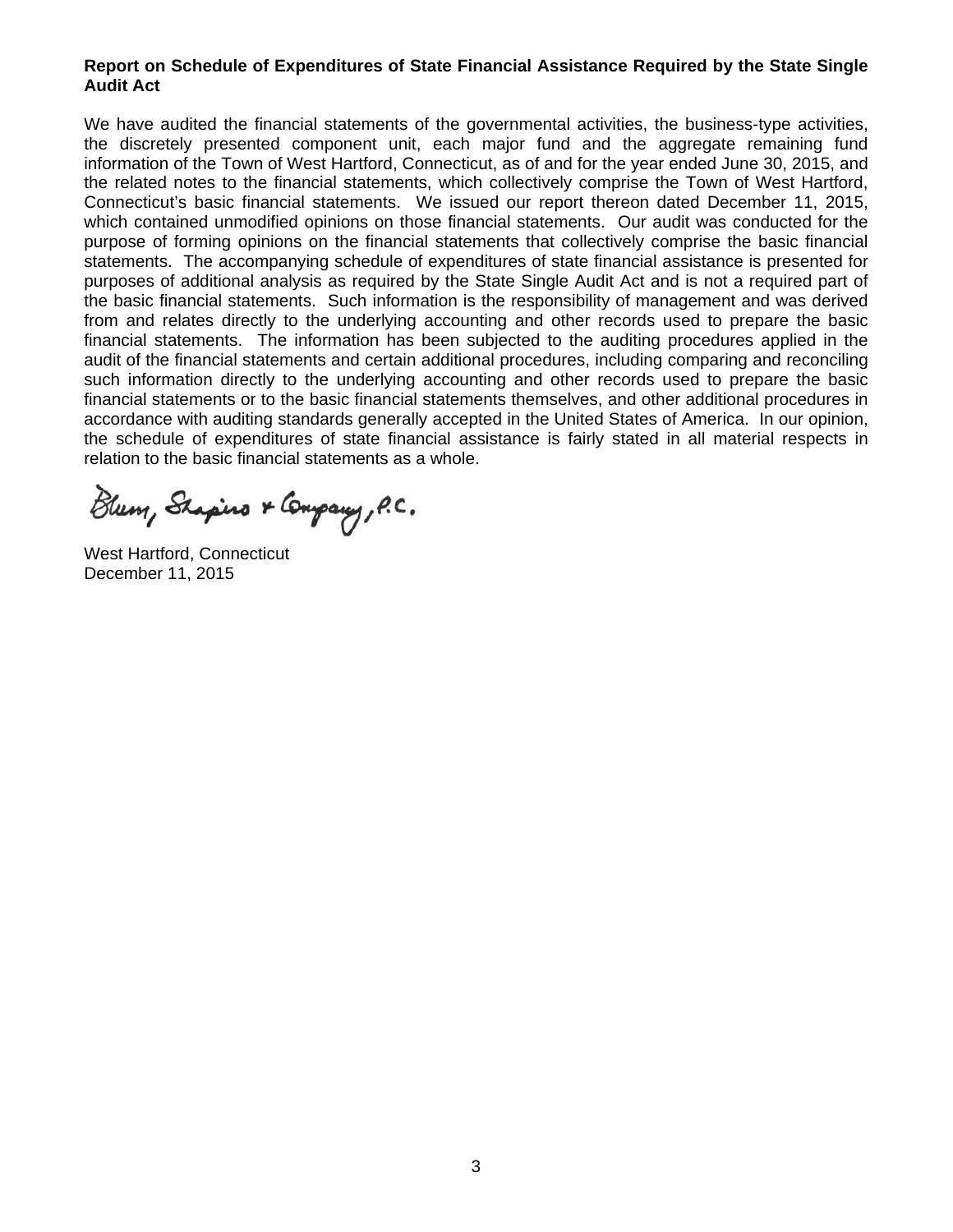# **TOWN OF WEST HARTFORD, CONNECTICUT SCHEDULE OF EXPENDITURES OF STATE FINANCIAL ASSISTANCE FOR THE YEAR ENDED JUNE 30, 2015**

| State Grantor/Pass-Through Grantor/Program Title         | <b>State Grant Program</b><br><b>Core-CT Number</b> | <b>Expenditures</b> |
|----------------------------------------------------------|-----------------------------------------------------|---------------------|
| <b>Department of Education</b>                           |                                                     |                     |
| <b>Common Core</b>                                       | 11000-SDE64000-12566                                | \$<br>6,690         |
| <b>Sheff Settlement</b>                                  | 11000-SDE64370-12457                                | 111,071             |
| Youth Services Bureau - Enhancement                      | 11000-SDE84000-16201                                | 7,455               |
| <b>Child Nutrition State Matching Grant</b>              | 11000-SDE64000-16211                                | 36,062              |
| <b>Health Foods Initiative</b>                           | 11000-SDE64000-16212                                | 73,996              |
| <b>Adult Education</b>                                   | 11000-SDE64000-17030                                | 133,942             |
| <b>Health Services</b>                                   | 11000-SDE64000-17034                                | 683,701             |
| <b>Bilingual Education</b>                               | 11000-SDE64000-17042                                | 7,792               |
| <b>School Breakfast</b>                                  | 11000-SDE64000-17046                                | 28,192              |
| <b>Youth Services Bureau</b>                             | 11000-SDE64000-17052                                | 35,443              |
| Open Choice                                              | 11000-SDE64000-17053                                | 466,639             |
| <b>Competitive District Grant</b>                        | 12060-OEC64845-35475                                | 88,000              |
| <b>Total Department of Education</b>                     |                                                     | 1,678,983           |
| <b>Office of Early Childhood</b>                         |                                                     |                     |
| Early Childhood Program                                  | 11000-OEC64000-12113                                | 298,274             |
| <b>School Readiness Quality Enhancement</b>              | 11000-OEC64000-17097                                | 3,790               |
| <b>Total Office of Early Childhood</b>                   |                                                     | 302,064             |
| <b>Department of Energy and Environmental Protection</b> |                                                     |                     |
| <b>Community Conservation &amp; Development</b>          | 13019-DEP43153-41239                                | 12,362              |

(Continued on next page)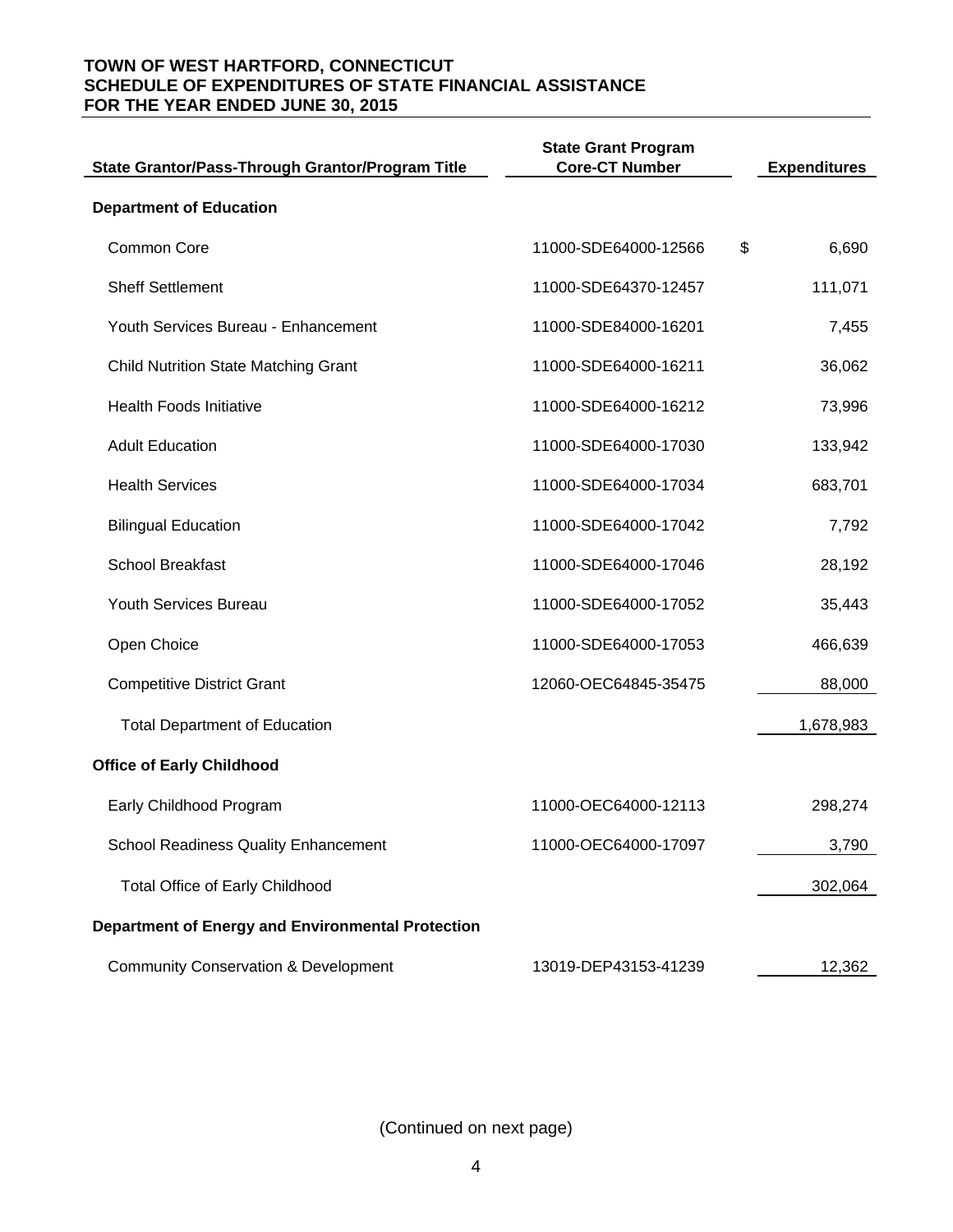# **TOWN OF WEST HARTFORD, CONNECTICUT SCHEDULE OF EXPENDITURES OF STATE FINANCIAL ASSISTANCE (CONTINUED) FOR THE YEAR ENDED JUNE 30, 2015**

| State Grantor/Pass-Through Grantor/Program Title                                     | <b>State Grant Program</b><br><b>Core-CT Number</b> | <b>Expenditures</b> |
|--------------------------------------------------------------------------------------|-----------------------------------------------------|---------------------|
| <b>Connecticut State Library</b>                                                     |                                                     |                     |
| <b>Grants to Public Libraries</b>                                                    | 11000-CSL66051-17003                                | \$<br>1,158         |
| <b>ConnectiCard Payments</b>                                                         | 11000-CSL66051-17010                                | 22,146              |
| <b>Construction Grants to Public Libraries</b>                                       | 12052-CSL66051-43299                                | 15,334              |
| <b>Historic Documents Preservation Grants</b>                                        | 12060-CSL66094-35150                                | 7,500               |
| <b>Total Connecticut State Library</b>                                               |                                                     | 46,138              |
| <b>Office of Policy and Management</b>                                               |                                                     |                     |
| Payment in Lieu of Taxes (PILOT) on State-Owned<br>Property                          | 11000-OPM20600-17004                                | 301,092             |
| Payment in Lieu of Taxes (PILOT) on Private<br><b>Colleges and General Hospitals</b> | 11000-OPM20600-17006                                | 1,084,554           |
| Reimbursement of Property Taxes - Disability<br>Exemption                            | 11000-OPM20600-17011                                | 6,104               |
| Property Tax Relief for Elderly and Totally Disabled<br>Homeowners                   | 11000-OPM20600-17018                                | 281,354             |
| <b>Property Tax Relief for Veterans</b>                                              | 11000-OPM20600-17024                                | 69,077              |
| Local Capital Improvement Program                                                    | 12050-OPM20600-40254                                | 436,682             |
| Municipal Grants-In-Aid                                                              | 12052-OPM20600-43587                                | 757,839             |
| Regional Performance Incentive                                                       | 12060-OPM20600-35525                                | 6,000               |
| Total Office of Policy and Management                                                |                                                     | 2,942,702           |
| <b>Department of Emergency Services and Public Protection</b>                        |                                                     |                     |
| <b>Telecommunications Fund</b>                                                       | 12060-DPS32740-35190                                | 140,595             |
| State Assets Forfeiture Revolving Fund                                               | 12060-DPS32155-35142                                | 37,990              |
| Total Department of Emergency Services and Public Protection                         |                                                     | 178,585             |

(Continued on next page)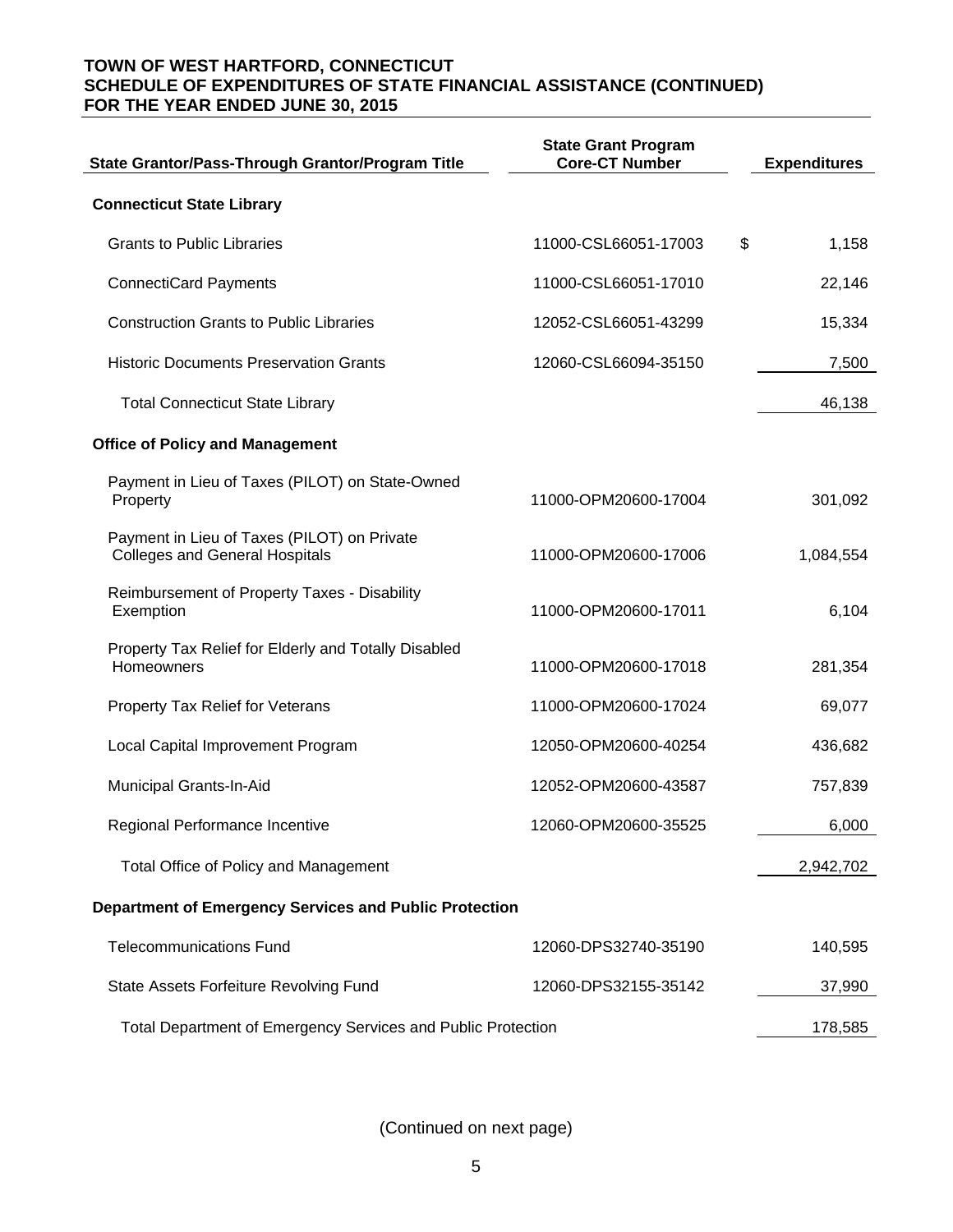# **TOWN OF WEST HARTFORD, CONNECTICUT SCHEDULE OF EXPENDITURES OF STATE FINANCIAL ASSISTANCE (CONTINUED) FOR THE YEAR ENDED JUNE 30, 2015**

| State Grantor/Pass-Through Grantor/Program Title               | <b>State Grant Program</b><br><b>Core-CT Number</b> |    | <b>Expenditures</b> |
|----------------------------------------------------------------|-----------------------------------------------------|----|---------------------|
| <b>Department of Transportation</b>                            |                                                     |    |                     |
| Town Aid Road Grants - Municipal                               | 12052-DOT57000-43455                                | \$ | 687,452             |
| <b>Bus Operations</b>                                          | 12001-DOT57000-12175                                |    | 62,460              |
| Fix It First-Repair Bridges                                    | 13033-DOT57191-43123                                |    | 964                 |
| <b>Total Department of Transportation</b>                      |                                                     |    | 750,876             |
| <b>State of Connecticut Veterans Administration</b>            |                                                     |    |                     |
| Headstones                                                     | 11000-DVA21134-16049                                |    | 2,300               |
| <b>Total State Financial Assistance Before Exempt Programs</b> |                                                     |    | 5,914,010           |
| <b>Exempt Programs</b>                                         |                                                     |    |                     |
| <b>Office of Policy and Management</b>                         |                                                     |    |                     |
| Mashantucket Pequot and Mohegan Fund Grant                     | 12009-OPM20600-17005                                |    | 220,032             |
| <b>Department of Education</b>                                 |                                                     |    |                     |
| <b>Public School Transportation</b>                            | 11000-SDE64000-17027                                |    | 270,623             |
| <b>Educational Cost Sharing</b>                                | 11000-SDE64000-17041-<br>82010                      |    | 18,364,058          |
| <b>Excess Costs Student Based and Equity</b>                   | 11000-SDE64000-17047                                |    | 3,965,516           |
| Nonpublic School Transportation                                | 11000-SDE64000-17049                                |    | 99,928              |
| <b>Total Department of Education</b>                           |                                                     |    | 22,700,125          |

(Continued on next page)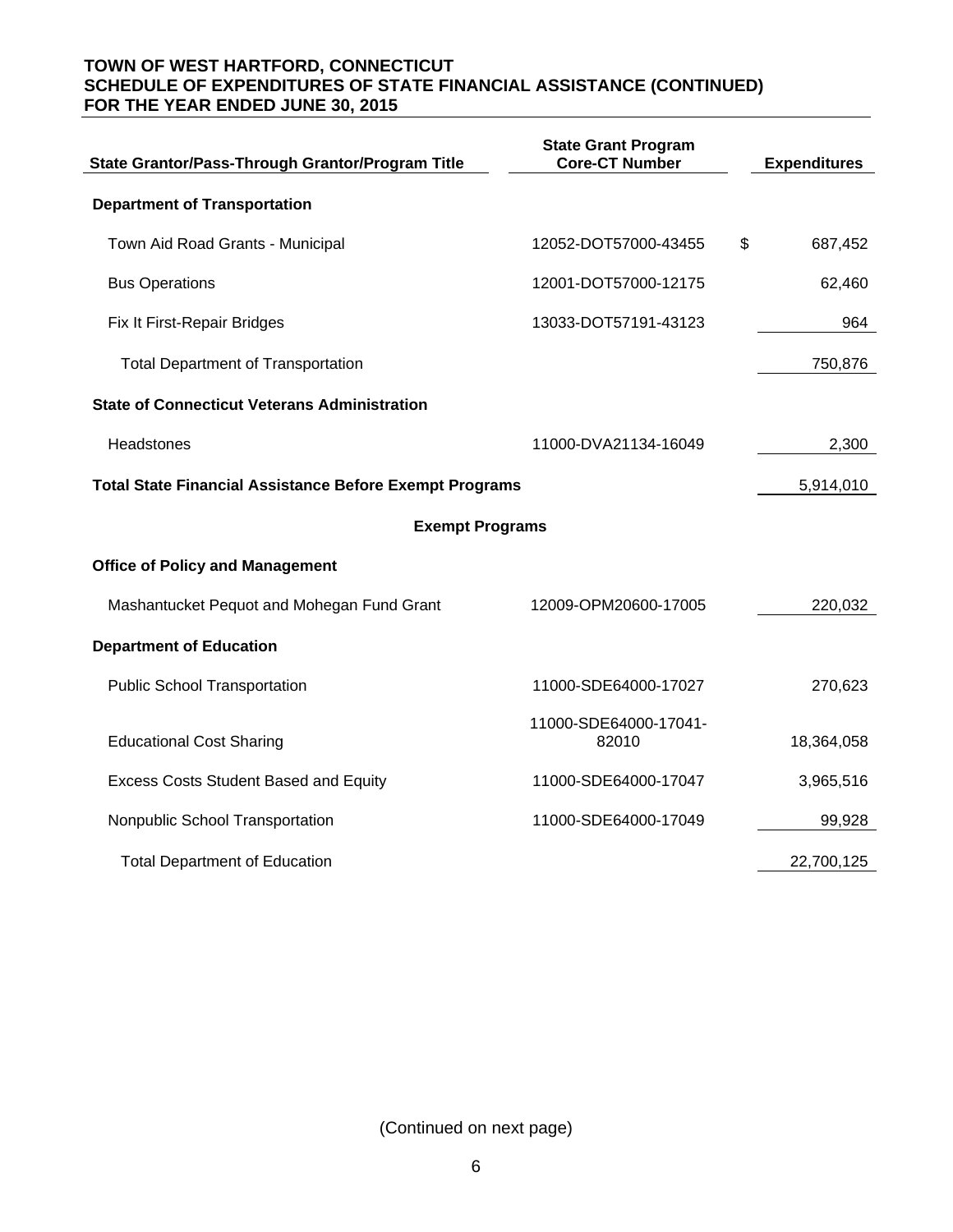# **TOWN OF WEST HARTFORD, CONNECTICUT SCHEDULE OF EXPENDITURES OF STATE FINANCIAL ASSISTANCE (CONTINUED) FOR THE YEAR ENDED JUNE 30, 2015**

| State Grantor/Pass-Through Grantor/Program Title   | <b>State Grant Program</b><br><b>Core-CT Number</b> | <b>Expenditures</b> |
|----------------------------------------------------|-----------------------------------------------------|---------------------|
| <b>Department of Administrative Services</b>       |                                                     |                     |
| <b>School Construction Grants</b>                  | 13009-DAS27636-40896                                | \$<br>21,879        |
| <b>School Construction Grants</b>                  | 13010-DAS27636-40901                                | 5,595,914           |
| <b>Total Department of Administrative Services</b> |                                                     | 5,617,793           |
| <b>Total Exempt Programs</b>                       |                                                     | 28,537,950          |
| <b>Total State Financial Assistance</b>            |                                                     | \$<br>34,451,960    |

The accompanying notes are an integral part of this schedule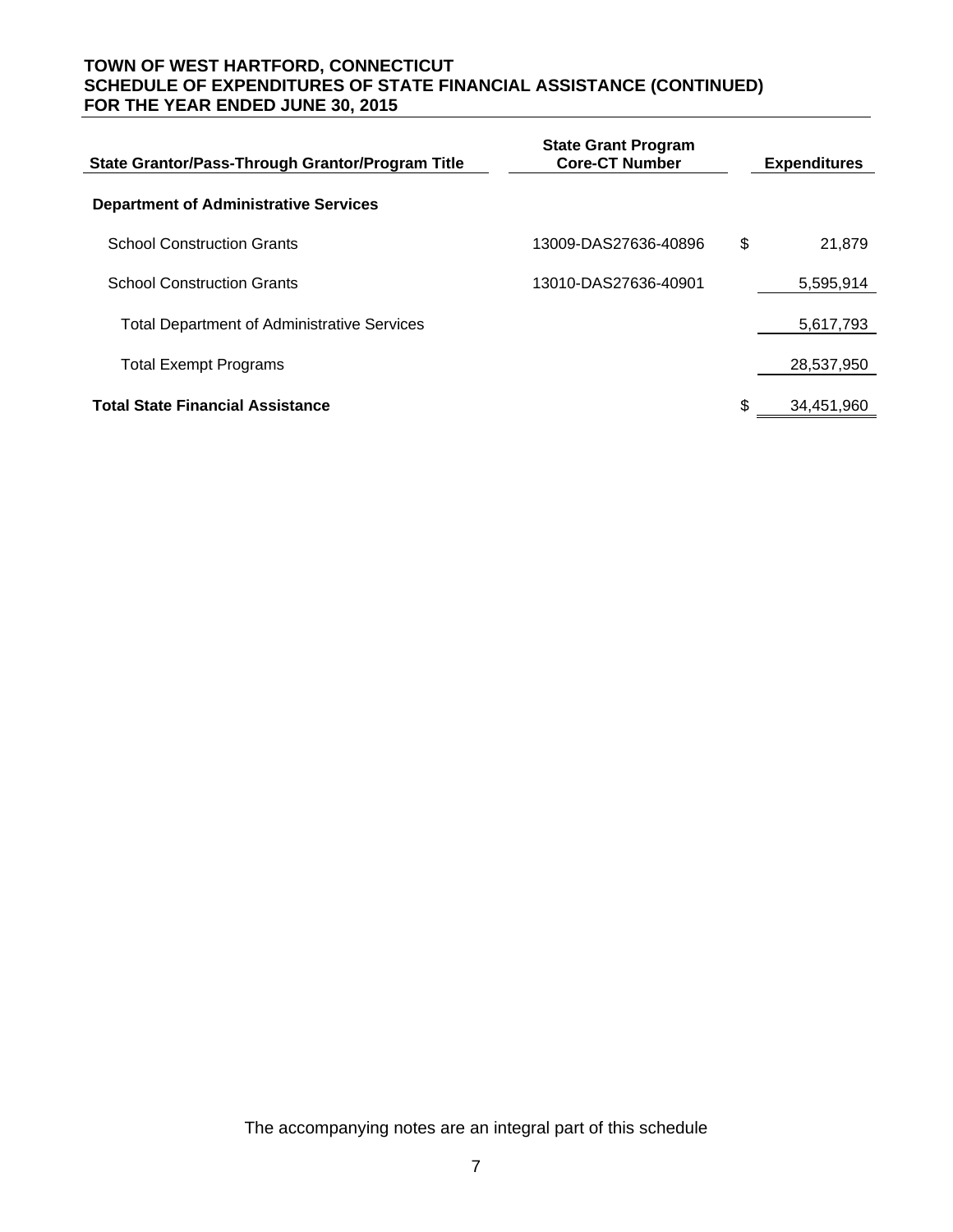# **NOTE 1 - BASIS OF PRESENTATION**

The accompanying schedule of expenditures of state financial assistance (the Schedule) includes the state grant activity of the Town of West Hartford, Connecticut, under programs of the State of Connecticut for the year ended June 30, 2015. Various departments and agencies of the State of Connecticut have provided financial assistance through grants and other authorizations in accordance with the General Statutes of the State of Connecticut. Because the Schedule presents only a selected portion of the operations of the Town of West Hartford, Connecticut, it is not intended to, and does not, present the financial position, changes in fund balance, changes in net position or cash flows of the Town of West Hartford, Connecticut.

# **NOTE 2 - SUMMARY OF SIGNIFICANT ACCOUNTING POLICIES**

The accounting policies of the Town of West Hartford, Connecticut, conform to accounting principles generally accepted in the United States of America as applicable to governmental organizations. The information in the Schedule is presented based upon regulations established by the State of Connecticut, Office of Policy and Management.

Expenditures reported on the Schedule are presented on the modified accrual basis of accounting. In accordance with Section 4-236-22 of the Regulations to the State Single Audit Act, certain grants are not dependent on expenditure activity and, accordingly, are considered to be expended in the fiscal year of receipt. These grant program receipts are reflected in the expenditures column of the Schedule.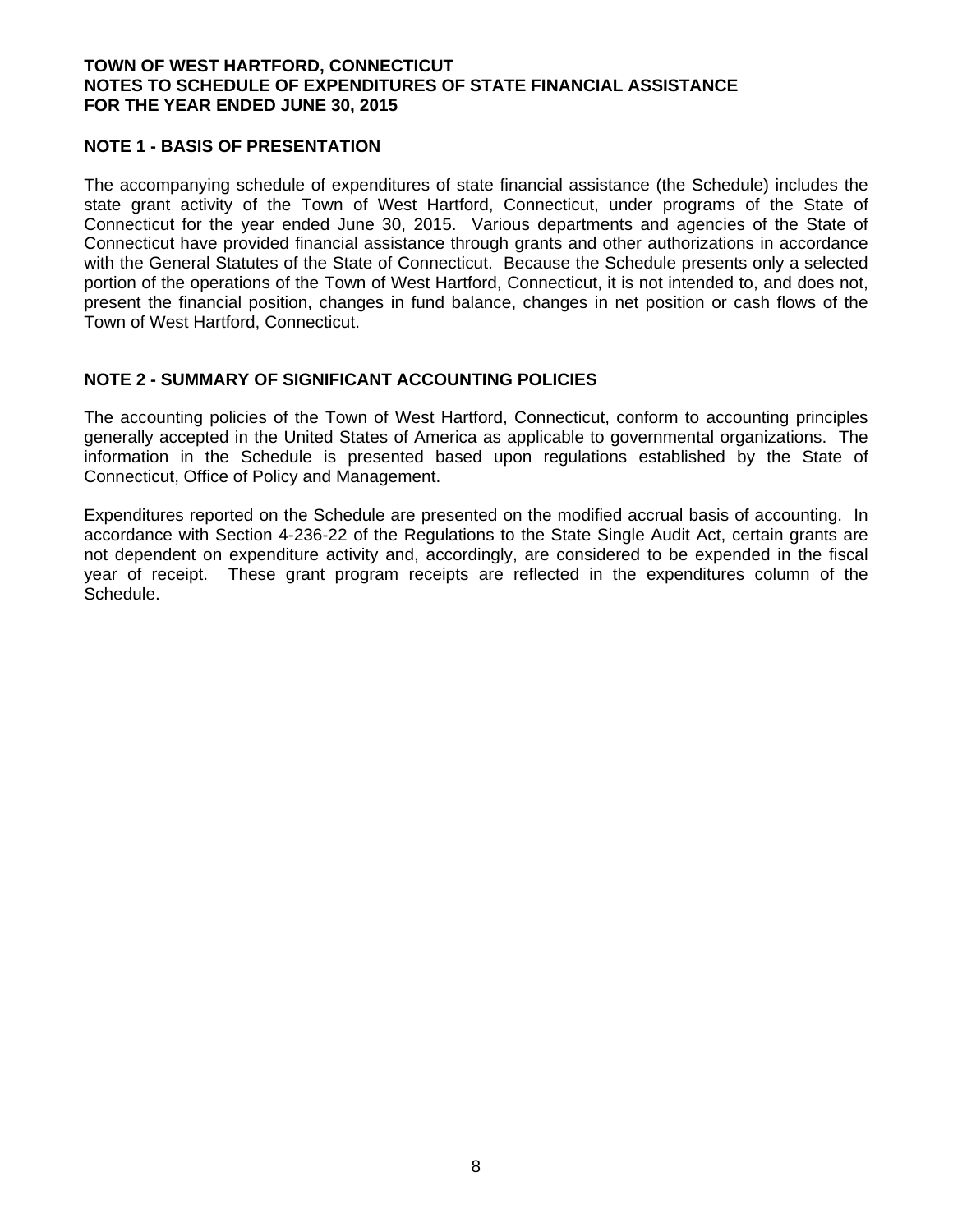

Accounting Tax Business Consulting

#### **Independent Auditors' Report on Internal Control over Financial Reporting and on Compliance and Other Matters Based on an Audit of Financial Statements Performed in Accordance with** *Government Auditing Standards*

To the Members of the Town Council Town of West Hartford, Connecticut

We have audited, in accordance with the auditing standards generally accepted in the United States of America and the standards applicable to financial audits contained in *Government Auditing Standards*, issued by the Comptroller General of the United States, the financial statements of the governmental activities, the business-type activities, the discretely presented component unit, each major fund and the aggregate remaining fund information of the Town of West Hartford, Connecticut, as of and for the year ended June 30, 2015, and the related notes to the financial statements, which collectively comprise the Town of West Hartford, Connecticut's basic financial statements, and have issued our report thereon dated December 11, 2015.

#### **Internal Control over Financial Reporting**

In planning and performing our audit of the financial statements, we considered the Town of West Hartford, Connecticut's internal control over financial reporting (internal control) to determine the audit procedures that are appropriate in the circumstances for the purpose of expressing our opinions on the financial statements, but not for the purpose of expressing an opinion on the effectiveness of the Town of West Hartford, Connecticut's internal control. Accordingly, we do not express an opinion on the effectiveness of the Town of West Hartford, Connecticut's internal control.

A deficiency in internal control exists when the design or operation of a control does not allow management or employees, in the normal course of performing their assigned functions, to prevent, or detect and correct, misstatements on a timely basis. A material weakness is a deficiency, or combination of deficiencies, in internal control such that there is a reasonable possibility that a material misstatement of the entity's financial statements will not be prevented, or detected and corrected, on a timely basis. A significant deficiency is a deficiency, or combination of deficiencies, in internal control that is less severe than a material weakness, yet important enough to merit attention by those charged with governance.

Our consideration of internal control was for the limited purpose described in the first paragraph of this section and was not designed to identify all deficiencies in internal control that might be material weaknesses or significant deficiencies. Given these limitations, during our audit we did not identify any deficiencies in internal control that we consider to be material weaknesses. However, material weaknesses may exist that have not been identified.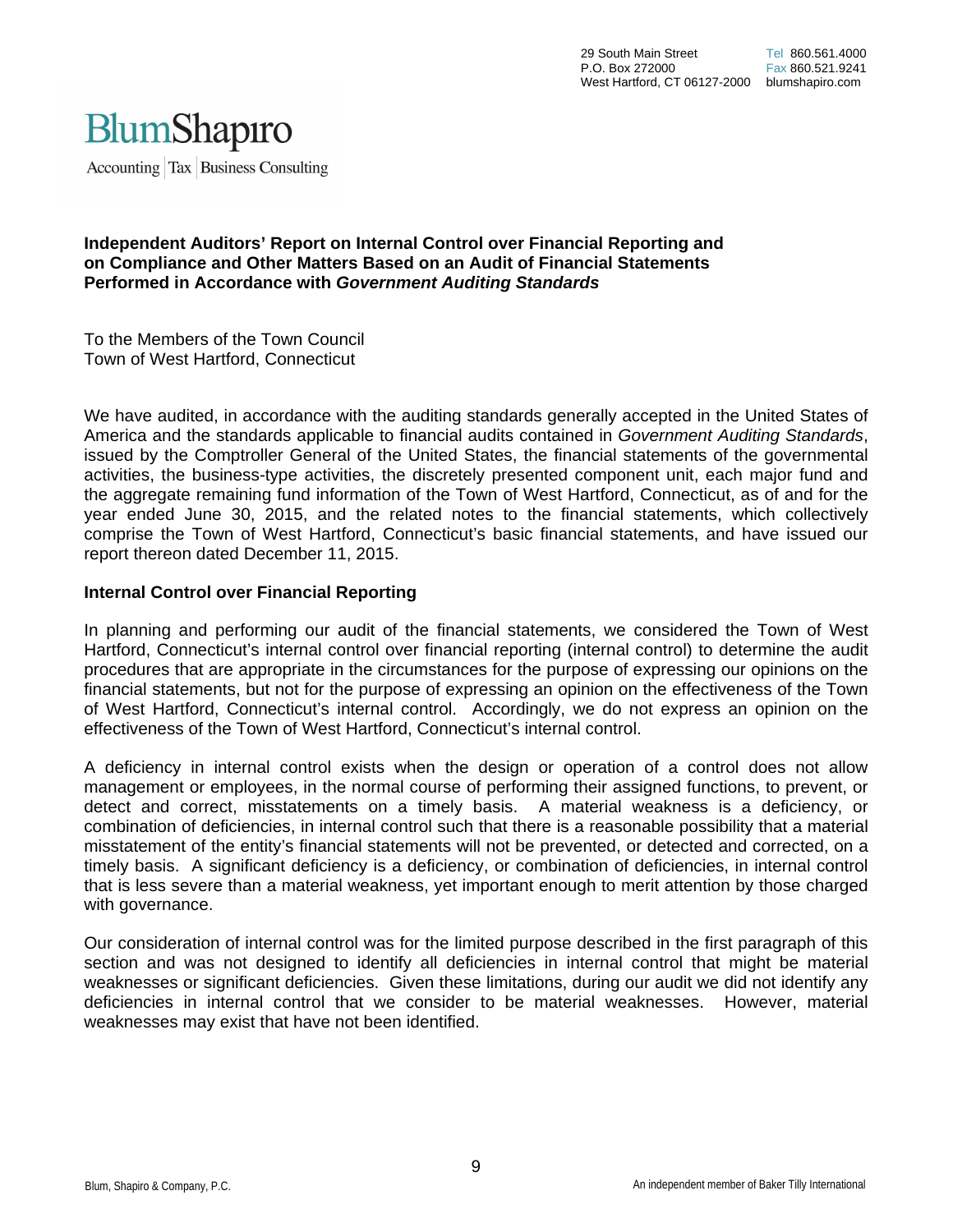#### **Compliance and Other Matters**

As part of obtaining reasonable assurance about whether the Town of West Hartford, Connecticut's financial statements are free from material misstatement, we performed tests of its compliance with certain provisions of laws, regulations, contracts and grant agreements, noncompliance with which could have a direct and material effect on the determination of financial statement amounts. However, providing an opinion on compliance with those provisions was not an objective of our audit, and, accordingly, we do not express such an opinion. The results of our tests disclosed no instances of noncompliance or other matters that are required to be reported under *Government Auditing Standards*.

## **Purpose of this Report**

The purpose of this report is solely to describe the scope of our testing of internal control and compliance and the result of that testing, and not to provide an opinion on the effectiveness of the Town of West Hartford, Connecticut's internal control or on compliance. This report is an integral part of an audit performed in accordance with *Government Auditing Standards* in considering the Town of West Hartford, Connecticut's internal control and compliance. Accordingly, this communication is not suitable for any other purpose.

Blum, Shapino & Company, P.C.

West Hartford, Connecticut December 11, 2015